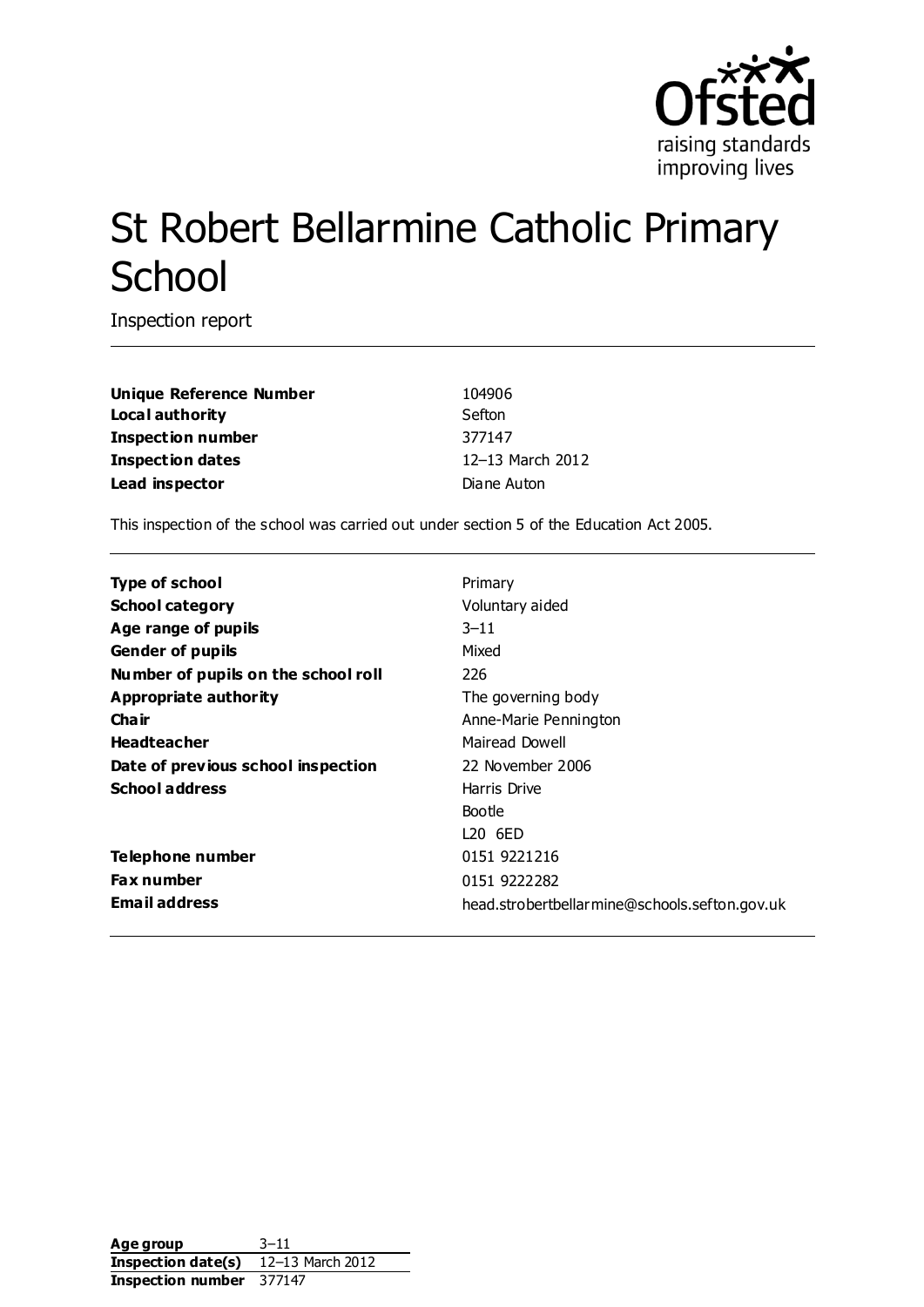

You can use Parent View to give Ofsted your opinion on your child's school. Ofsted will use the information parents and carers provide when deciding which schools to inspect and when.

You can also use Parent View to find out what other parents and carers think about schools in England. You can visit [www.parentview.ofsted.gov.uk,](../../../AppData/Local/Microsoft/Windows/Temporary%20Internet%20Files/AppData/AppData/Local/Microsoft/Windows/Temporary%20Internet%20Files/Low/Content.IE5/EMWAXGIF/www.parentview.ofsted.gov.uk) or look for the link on the main Ofsted website: [www.ofsted.gov.uk](../../../AppData/Local/Microsoft/Windows/Temporary%20Internet%20Files/AppData/AppData/Local/Microsoft/Windows/Temporary%20Internet%20Files/Low/Content.IE5/EMWAXGIF/www.ofsted.gov.uk)

The Office for Standards in Education, Children's Services and Skills (Ofsted) regulates and inspects to achieve excellence in the care of children and young people, and in education and skills for learners of all ages. It regulates and inspects childcare and children's social care, and inspects the Children and Family Court Advisory Support Service (Cafcass), schools, colleges, initial teacher training, work-based learning and skills training, adult and community learning, and education and training in prisons and other secure establishments. It assesses council children's services, and inspects services for looked after children, safeguarding and child protection.

Further copies of this report are obtainable from the school. Under the Education Act 2005, the school must provide a copy of this report free of charge to certain categories of people. A charge not exceeding the full cost of reproduction may be made for any other copies supplied.

If you would like a copy of this document in a different format, such as large print or Braille, please telephone 0300 123 4234, or email [enquiries@ofsted.gov.uk](mailto:enquiries@ofsted.gov.uk)

You may copy all or parts of this document for non-commercial purposes, as long as you give details of the source and date of publication and do not alter the information in any way.

To receive regular email alerts about new publications, including survey reports and school inspection reports, please visit our website and go to 'Subscribe'.

Piccadilly Gate Store Street Manchester M1 2WD

T: 0300 123 4234 Textphone: 0161 618 8524 [enquiries@ofsted.gov.uk](mailto:enquiries@ofsted.gov.uk) [www.ofsted.gov.uk](http://www.ofsted.gov.uk/)



© Crown copyright 2012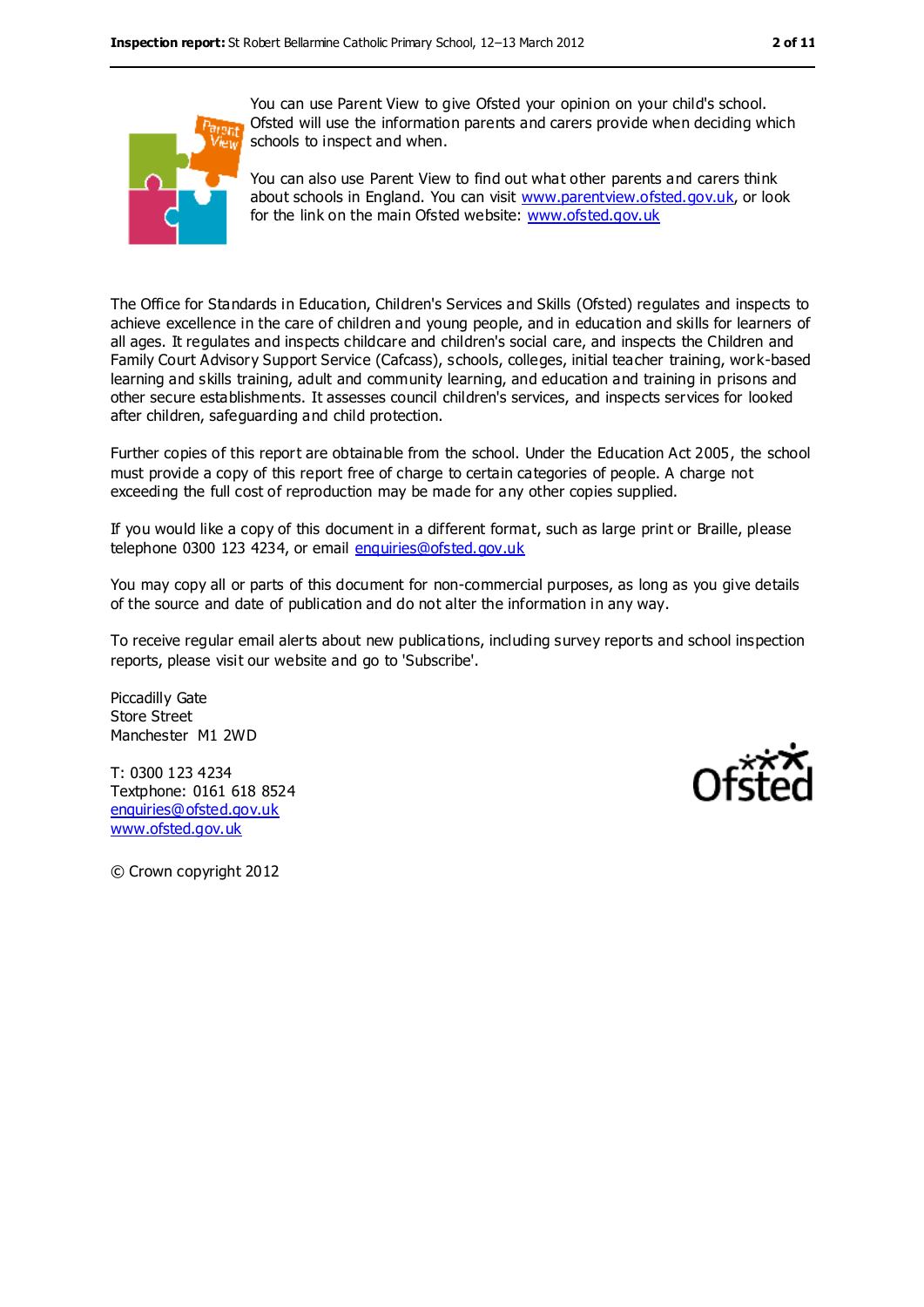# **Introduction**

Inspection team

Diane Auton Louise Murphy Additional inspector Additional inspector

This inspection was carried out with two days' notice. The inspectors visited eight teachers in their classrooms and observed 13 lessons. They listened to pupils read and observed the teaching of letters and sounds in Key Stage 1. They held meetings with members of the governing body, staff, groups of pupils and parents and carers. The inspectors observed the school's work and looked at a number of documents, including the school development plan, safeguarding and equality policies and minutes of the governing body meetings. Parents and carers have not yet responded to the on-line questionnaire (Parent View) in sufficient numbers, so their views have not yet been summarised on the Parent View website. However, inspectors reviewed information provided by parents and carers in 57 completed questionnaires. They also took into account the views of pupils in Key Stage 2 and those of staff expressed in the questionnaires they returned.

# **Information about the school**

The school is similar in size to most other primary schools. The proportion of pupils known to be eligible for free school meals is average. The proportion of disabled pupils and pupils with special educational needs is also average. Most pupils are White British, with a very small proportion from other minority ethnic backgrounds, and all have English as their home language. The school meets the current government floor standard, which sets the minimum expectations for attainment and progress.

Since its previous inspection, the school has renewed its Healthy School status; it has also achieved the Extended Schools Mark, the Information and Communication Technology Mark, the Dyslexia-Friendly Mark and the Basic Skills Quality Mark; the governing body has renewed its accreditation under the Financial Management Standard in Schools. The school provides a breakfast club each morning during term time. Additional wrap-around care sessions are provided each afternoon for children who attend the nursery class in the morning.

An extensive programme of refurbishment and extensions to the building has been carried out since the previous inspection, providing additional space for teaching and learning and for community activities. A new reception classroom has linked the existing nursery accommodation to the main school building, creating an Early Years Foundation Stage suite with new outdoor areas for both classes.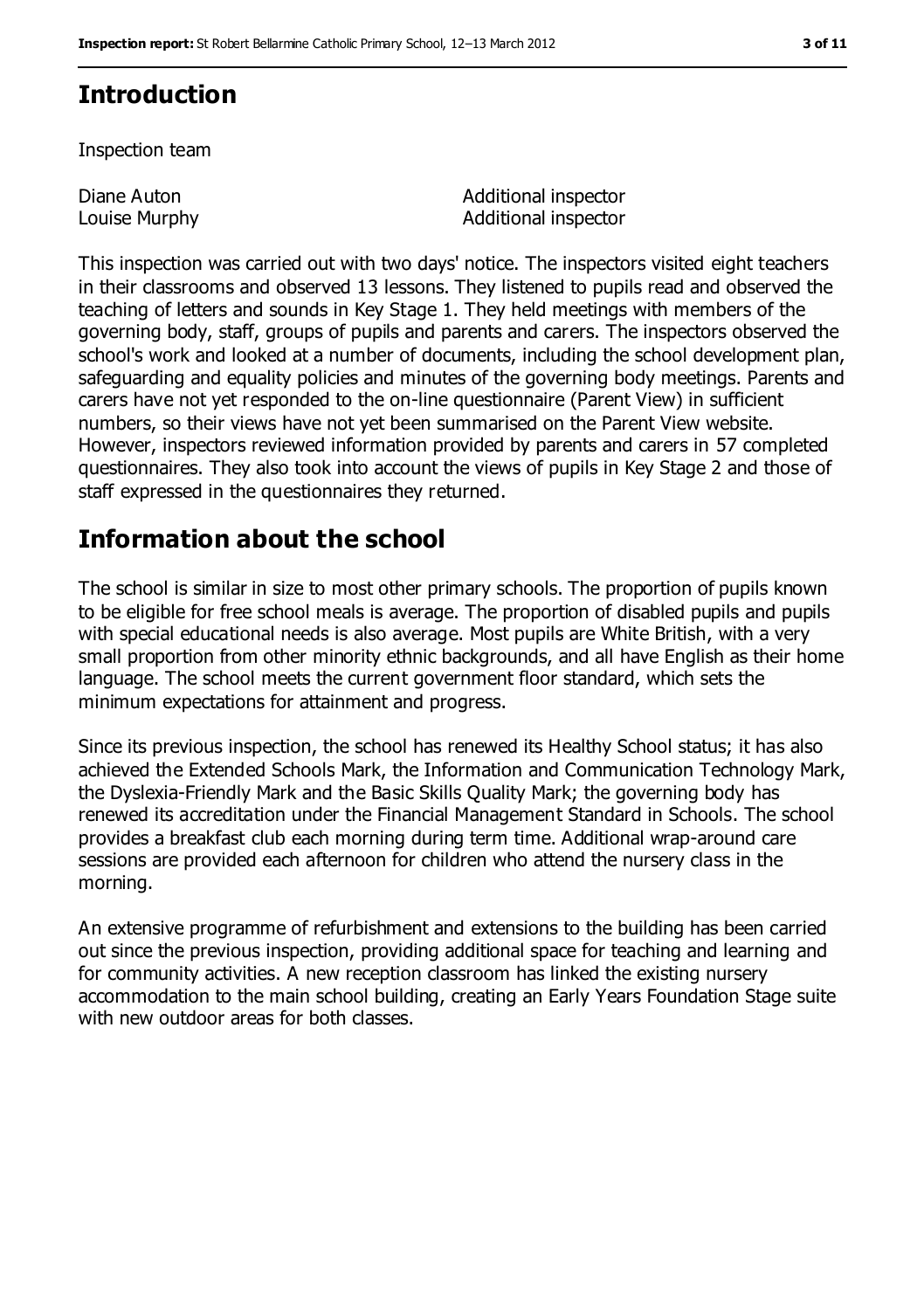**Inspection grades: 1 is outstanding, 2 is good, 3 is satisfactory and 4 is inadequate** Please turn to the glossary for a description of the grades and inspection terms

# **Inspection judgements**

| <b>Overall Effectiveness</b> |
|------------------------------|
|                              |

| <b>Achievement of pupils</b>          |  |
|---------------------------------------|--|
| <b>Quality of teaching</b>            |  |
| <b>Behaviour and safety of pupils</b> |  |
| <b>Leadership and management</b>      |  |

#### **Key Findings**

- This is an outstanding school where pupils achieve exceedingly well. Most children's skills are below expectations for their age when they join the nursery class; from these low starting points, they go on to make excellent progress throughout their time in school and attainment at the end of Key Stage 2 has been consistently high for the past four years. Although a very large proportion of pupils reached the higher level in reading at the end of Key Stage 2 in 2011, the proportion that did so in writing was average. Actions are currently being taken to ensure that more-able pupils achieve as well as possible in writing and inspection evidence shows that pupils are already on track to meet ambitious improvement targets in writing in the current year.
- Outstanding teaching is a key factor contributing to these very positive outcomes for pupils. Teachers continuously review and develop their methodology and practice to ensure that pupils' learning needs are met. Individual learning targets are used very effectively and marking is predominantly extremely constructive and helpful. Sometimes, however, writing is not marked as strategically in pupils' topic work as in their literacy books; because teachers focus mainly on the content of written work, errors in writing are not always picked up.
- Pupils thrive in an environment where every child is known, cared for and valued; this is helping them to progress very well in both their academic and their personal development. They feel extremely safe and secure in school. Their behaviour is exemplary and they are considerate and well-mannered.
- The headteacher provides extremely effective leadership. With the support of able senior staff and well-informed governors, she has created a strong team ethos, with a clear focus on continuous school improvement. A vibrant curriculum engages pupils' interests very well and provides memorable experiences for them. Regular and very effective monitoring assures the high quality of teaching across the school.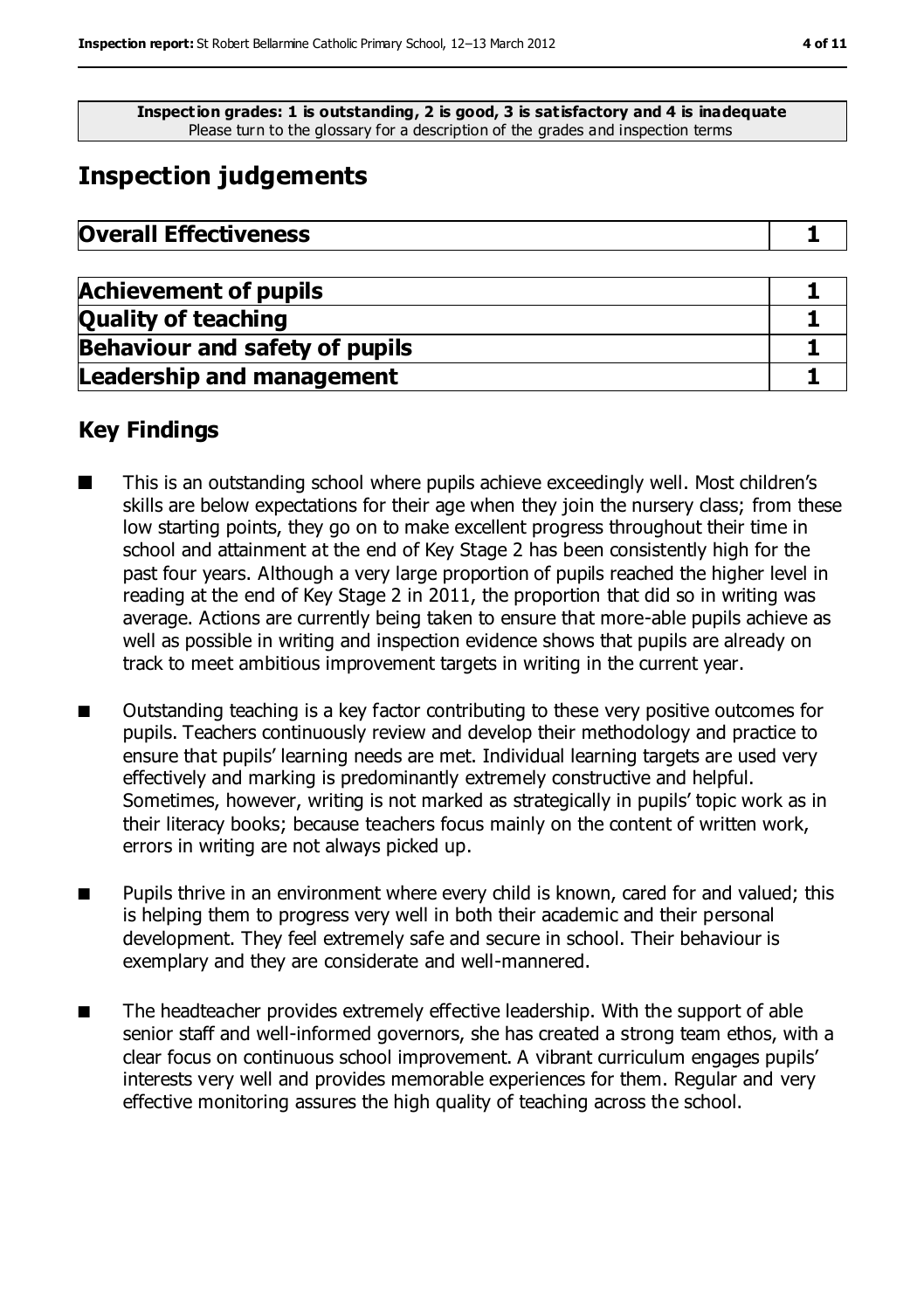# **What does the school need to do to improve further?**

Reinforce the drive to increase the proportion of higher level achievement in writing in Key Stage 2 by ensuring that writing in topic work is always marked to the same rigorous standards that are currently applied to pupils' written work in their literacy activities.

## **Main Report**

#### **Achievement of pupils**

Pupils' achievement is outstanding. They are highly-motivated learners, eager to offer their ideas in discussions; they listen carefully to instructions and take pride in presenting their work well. They work together productively with a partner or in a group. They use their excellent information and communication technology (ICT) skills very well in research and investigations.

Children's attainment is in line with age-related expectations by the end of the Early Years Foundation Stage. This is the result of excellent progress in the nursery and reception classes, where children develop interest, curiosity and positive, confident attitudes to learning. Attainment rises rapidly as pupils move up through the school and it is high when compared with the national average by the end of Key Stage 2. In 2011, attainment in writing at the end of Key Stage 1 was significantly above the national average for the first time. All of this represents significant and on-going improvement in outcomes for pupils since the time of the school's previous inspection. In the Early Years Foundation Stage and in Key Stage 1, daily, well-targeted teaching of letters and the sounds they make is giving pupils the tools they need to move their learning forward. Daily guided reading sessions for older pupils keep up the momentum of improvement across the school. As a result, attainment in reading is above average by the end of Year 2 and well above average by the end of Year 6. In 2011, all of the pupils in Year 6 reached the nationally-expected level in writing. Effective action taken by the school in the current year means that the proportion of pupils in Key Stage 2 who are working at above average levels for their age in writing is rising rapidly.

Evidence from the school's assessment data, from lesson observations and from scrutiny of work in pupils' books confirms that pupils in all year groups are making excellent progress in reading, writing and mathematics. Disabled pupils and those with special educational needs also progress outstandingly well, as a result of the very well-targeted support the school provides for them. Parents' and carers' responses indicate that they are extremely happy with their children's progress and attainment.

#### **Quality of teaching**

The overall quality of teaching is outstanding. Lessons are planned very well to take the range of pupils' needs into account and the pace of learning is always brisk; this is helping pupils to progress extremely well in lessons. Teachers have very high expectations of pupils and, because this is communicated effectively, pupils learn to have high expectations of themselves. Well-trained teaching assistants make a very strong contribution to all pupils' learning and progress and particularly to that of pupils with additional needs. Excellent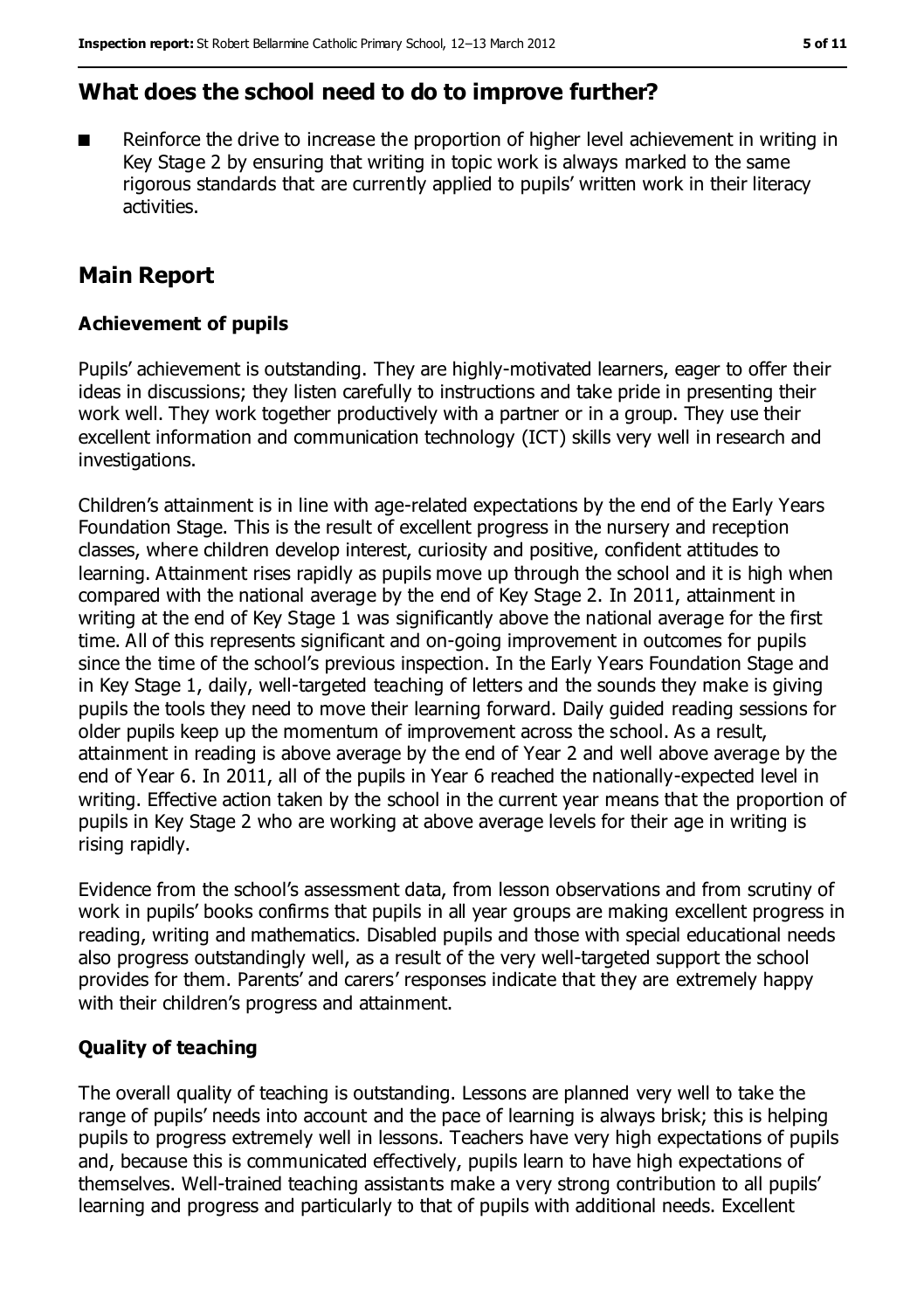relationships in the classroom mean that pupils are secure and happy and ready to learn. Parents and carers, without exception, indicate that they are delighted with the quality of teaching provided for their children.

The school employs a wide range of strategies to support effective learning. Individual learning targets are known and understood by pupils. Marking is often of very high quality and usually gives excellent guidance to help pupils improve their work. In some of the work seen in pupils' topic books during the inspection, however, the main focus of marking was the content of their written work; opportunities to guide improvement in the technical aspects of their writing were sometimes missed.

Teachers' curriculum-planning often contributes very well to pupils' spiritual, moral, social and cultural development and innovative teaching strategies often bring learning to life for pupils. For example, in a very well-taught lesson related to their topic on the Great Fire of London, Year 2 pupils were exploring the impact of a major tragic event on ordinary people's lives. Four pupils, in role and in the costumes of citizens of the area where the fire first broke out, responded to questions from their classmates about what had taken place and how the experience had affected them. Pupils showed they had gained a depth of knowledge and understanding from work already done on the topic. They listened very well to each other and framed and answered questions pertinently and often eloquently. They also showed a mature ability to reflect on and to empathise with the suffering of others.

#### **Behaviour and safety of pupils**

Pupils' behaviour is excellent. They have great trust in the adults in school. They say that school is a safe place and that help is always on hand if they encounter any problems. Pupils are caring and polite and show a good awareness of how they can help and support each other. They describe their school as 'a friendly environment' where pupils look out for each other and 'grown-ups listen'. They have a well-developed understanding of different types of bullying and were able to explain clearly why they believe that there is no bullying in the school and that any falling out between pupils that may occur is quickly dealt with. Parents and carers indicated in their responses that they consider that the school deals effectively with behavioural issues.

The school works effectively in partnership with the parents and carers of potentially vulnerable pupils to help to break down barriers to learning and progress that some pupils encounter. The well-attended breakfast club gets the day off to a happy start. Flexible arrangements for additional care sessions for nursery children are especially appreciated by working parents and carers. Attendance has improved significantly since the time of the previous inspection and is now above the national average figure for primary schools.

#### **Leadership and management**

The headteacher and the leadership team are very active and strategic leaders. Staff and the governing body wholeheartedly share their firm commitment to continuous improvement and their unrelenting ambition to achieve the best possible outcomes for pupils. Staff at all levels contribute very well to helping drive forward improvement initiatives. Constructive monitoring and a well-planned programme of continuous professional development ensure that the quality of teaching is outstanding, overall, and never less than good. The school chooses and plans appropriate actions for raising attainment and promoting pupils' learning and progress. Regular and rigorous reviews of pupils' progress during the year are managed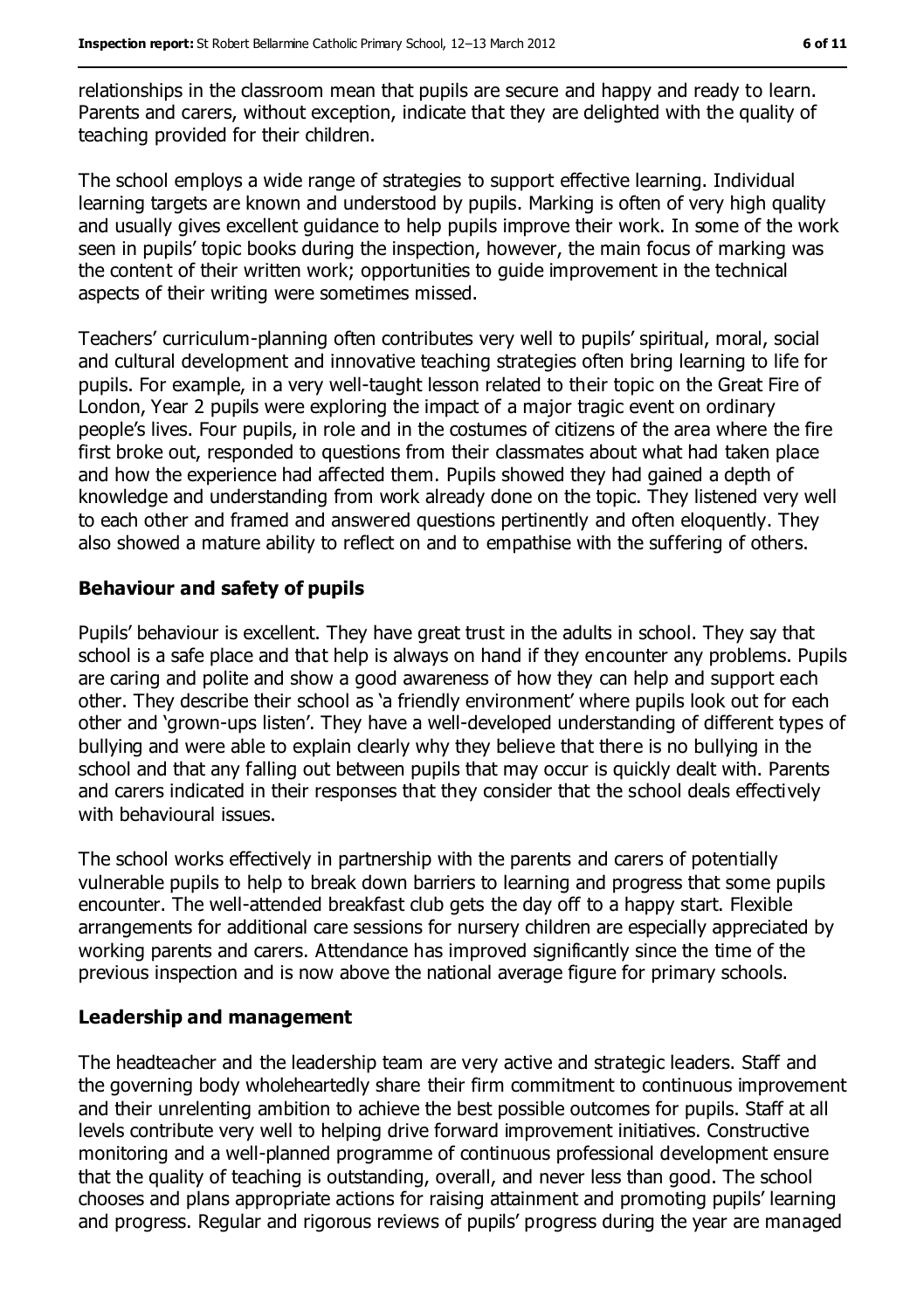exceptionally well. Very well-developed systems ensure that the information gained from the reviews is clear and accessible to all stakeholders and that it is used effectively to identify under-achievement and to help plan interventions and support where they are needed. Areas for improvement are relatively minor; leaders have correctly identified them and actions are already under way to address them. The actively involved and well-informed governing body challenges and holds the school to account effectively. All of these factors, together with the skills and talents of leaders and staff, mean that the school has outstanding capacity to continue to improve.

The school complies well with statutory requirements for safeguarding through wellmanaged procedures and through an ongoing review of their effectiveness. Its inclusive ethos supports excellent promotion of equal opportunities and access to educational entitlement; discrimination of any kind is not tolerated. The curriculum is outstanding. It is rich and varied. It has been substantially overhauled since the previous inspection and is the subject of continuous review to ensure that it is responsive to pupils' interests and learning needs. Subjects are brought together in topics that are relevant and engaging for pupils. The curriculum is very well enriched by opportunities for pupils to develop skills in sports, music and the arts and to learn a modern foreign language. After-school activities have a high take-up; they are provided each day and cater for all age-groups, including lunch-time activities for children in the Reception class. A wide range of visitors and visits, including several residential trips, contributes effectively to promoting pupils' academic, personal, social, health and citizenship education. Pupils' spiritual, moral, social and cultural development is excellent. They understand and adhere very well to the school's code for behaviour. They show an excellent understanding of the sound moral and social values the school promotes. There are many opportunities in lessons and assemblies for them to reflect on and discuss important issues and they show mature and thoughtful attitudes in their discussions.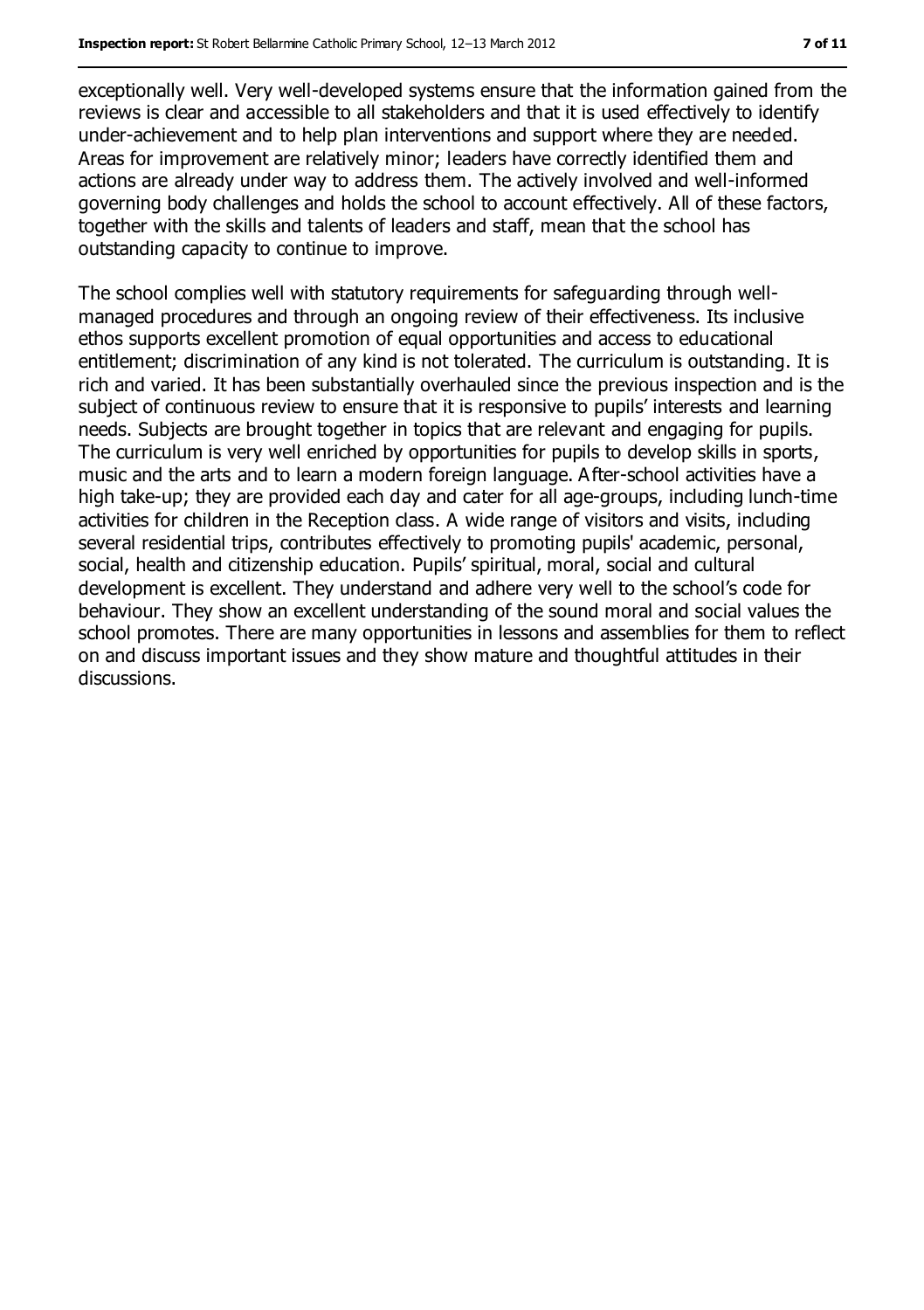# **Glossary**

### **What inspection judgements mean**

| <b>Grade</b> | <b>Judgement</b> | <b>Description</b>                                                                                                                                                                                                            |
|--------------|------------------|-------------------------------------------------------------------------------------------------------------------------------------------------------------------------------------------------------------------------------|
| Grade 1      | Outstanding      | These features are highly effective. An outstanding school<br>provides exceptionally well for all its pupils' needs.                                                                                                          |
| Grade 2      | Good             | These are very positive features of a school. A school that is<br>good is serving its pupils well.                                                                                                                            |
| Grade 3      | Satisfactory     | These features are of reasonable quality. A satisfactory school<br>is providing adequately for its pupils.                                                                                                                    |
| Grade 4      | Inadequate       | These features are not of an acceptable standard. An<br>inadequate school needs to make significant improvement in<br>order to meet the needs of its pupils. Ofsted inspectors will<br>make further visits until it improves. |

#### **Overall effectiveness of schools**

|                       | Overall effectiveness judgement (percentage of schools) |      |                     |                   |
|-----------------------|---------------------------------------------------------|------|---------------------|-------------------|
| <b>Type of school</b> | <b>Outstanding</b>                                      | Good | <b>Satisfactory</b> | <b>Inadequate</b> |
| Nursery schools       | 46                                                      | 46   |                     |                   |
| Primary schools       |                                                         | 47   | 40                  |                   |
| Secondary schools     | 14                                                      | 38   | 40                  |                   |
| Special schools       | 28                                                      | 48   | 20                  |                   |
| Pupil referral units  | 15                                                      | 50   | 29                  |                   |
| All schools           |                                                         | 46   | 38                  |                   |

New school inspection arrangements have been introduced from 1 January 2012. This means that inspectors make judgements that were not made previously.

The data in the table above are for the period 1 September 2010 to 31 August 2011 and represent judgements that were made under the school inspection arrangements that were introduced on 1 September 2009. These data are consistent with the latest published official statistics about maintained school inspection outcomes (see [www.ofsted.gov.uk\)](../../../AppData/Local/Microsoft/Windows/Temporary%20Internet%20Files/AppData/AppData/Local/Microsoft/Windows/Temporary%20Internet%20Files/Low/Content.IE5/EMWAXGIF/www.ofsted.gov.uk).

The sample of schools inspected during 2010/11 was not representative of all schools nationally, as weaker schools are inspected more frequently than good or outstanding schools.

Primary schools include primary academy converters. Secondary schools include secondary academy converters, sponsor-led academies and city technology colleges. Special schools include special academy converters and non-maintained special schools.

Percentages are rounded and do not always add exactly to 100.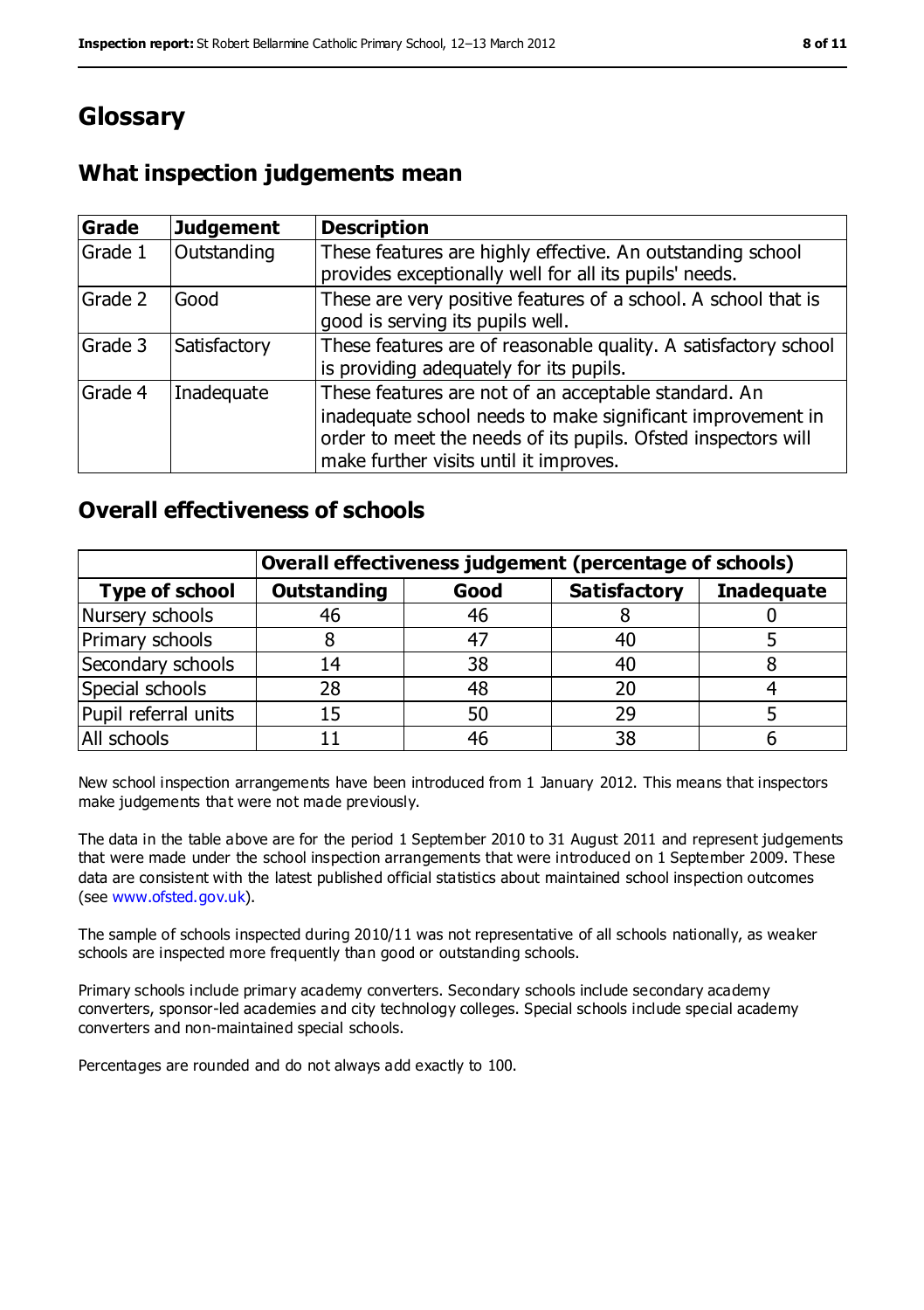# **Common terminology used by inspectors**

| Achievement:                  | the progress and success of a pupil in their learning and<br>development taking account of their attainment.                                                                                                           |
|-------------------------------|------------------------------------------------------------------------------------------------------------------------------------------------------------------------------------------------------------------------|
| Attainment:                   | the standard of the pupils' work shown by test and<br>examination results and in lessons.                                                                                                                              |
| Behaviour                     | how well pupils behave in lessons, with emphasis on their<br>attitude to learning. Pupils' punctuality to lessons and their<br>conduct around the school.                                                              |
| Capacity to improve:          | the proven ability of the school to continue improving based<br>on its self-evaluation and what the school has accomplished<br>so far and on the quality of its systems to maintain<br>improvement.                    |
| Leadership and<br>management: | the contribution of all the staff with responsibilities, not just<br>the governors and headteacher, to identifying priorities,<br>directing and motivating staff and running the school.                               |
| Learning:                     | how well pupils acquire knowledge, develop their<br>understanding, learn and practise skills and are developing<br>their competence as learners.                                                                       |
| Overall effectiveness:        | inspectors form a judgement on a school's overall<br>effectiveness based on the findings from their inspection of<br>the school.                                                                                       |
| Progress:                     | the rate at which pupils are learning in lessons and over<br>longer periods of time. It is often measured by comparing<br>the pupils' attainment at the end of a key stage with their<br>attainment when they started. |
| Safety                        | how safe pupils are in school, including in lessons; and their<br>understanding of risks. Pupils' freedom from bullying and<br>harassment. How well the school promotes safety, for<br>example e-learning.             |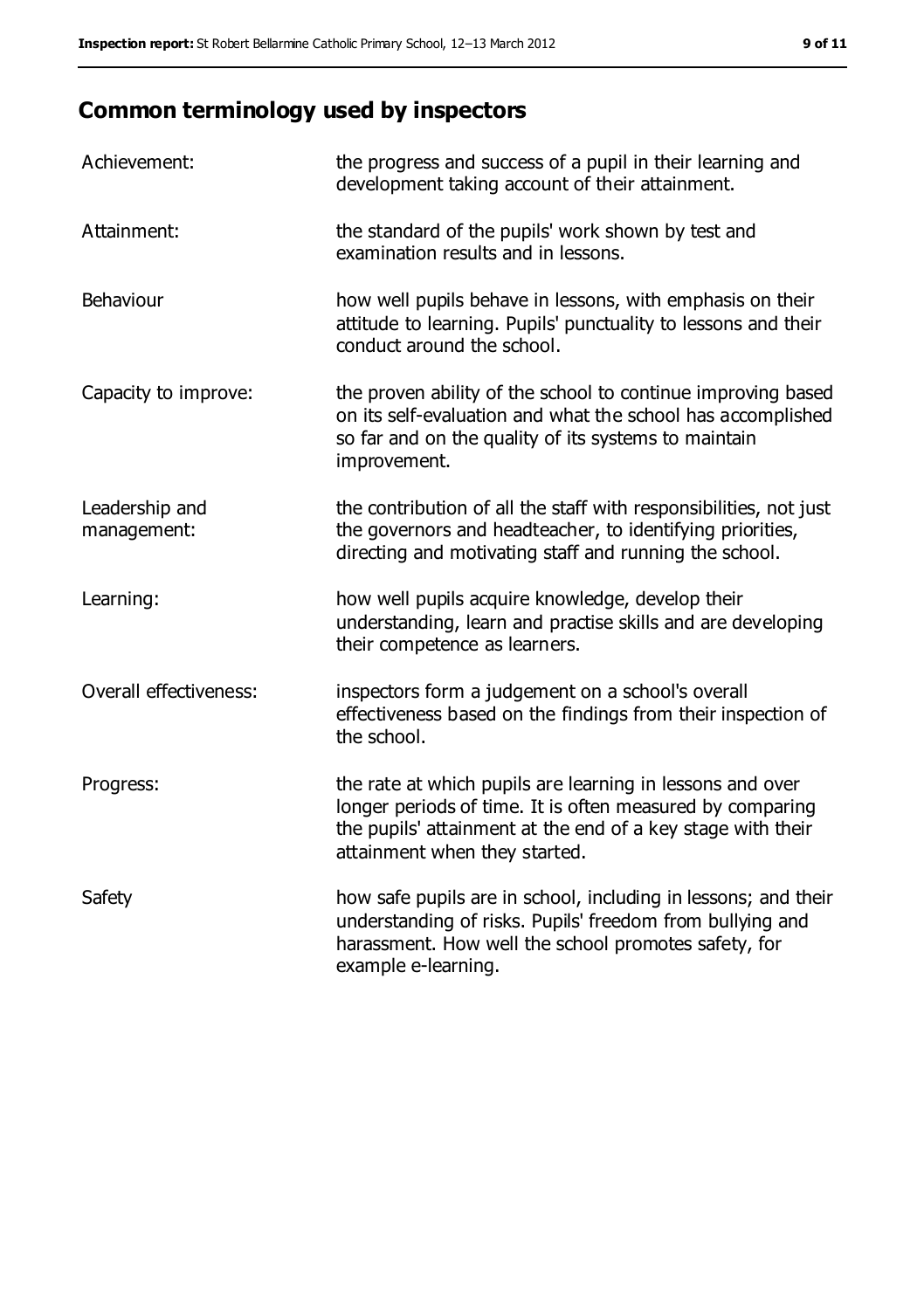#### **This letter is provided for the school, parents and carers to share with their children. It describes Ofsted's main findings from the inspection of their school.**



14 March 2012

Dear Pupils

#### **Inspection of St. Robert Bellarmine Catholic Primary School, Bootle, L20 6ED**

Thank you for the warm welcome you gave the inspectors when we visited your school. We enjoyed our visit very much and it was a great pleasure to meet you all.

We found that St. Robert's is an outstanding school and that it is a very happy place for you to learn in and grow up together. Your education gets off to an extremely good start in the Early Years Foundation Stage and you carry on making excellent progress all the way through to the end of Year 6. Standards of achievement are very high at St. Robert's and they are continuing to rise. This is because you are taught extremely well and your school is led and managed very well. It is also because you are such hard workers! It was lovely to see how much you enjoy your lessons and how well you all get on with each other. You are caring, polite and wellbehaved young people. Keep up the good work!

This is something we have asked the school's leaders to do, because we think it will help you to build on the improvements in your writing that are already taking place:

■ make sure that teachers always mark the written work in your topic books in the same helpful ways that they mark your literacy work.

You can help with all of this by continuing to be happy, hard-working learners. Thank you once again for a very enjoyable two days and best wishes for the future.

Yours sincerely,

Diane Auton Lead inspector